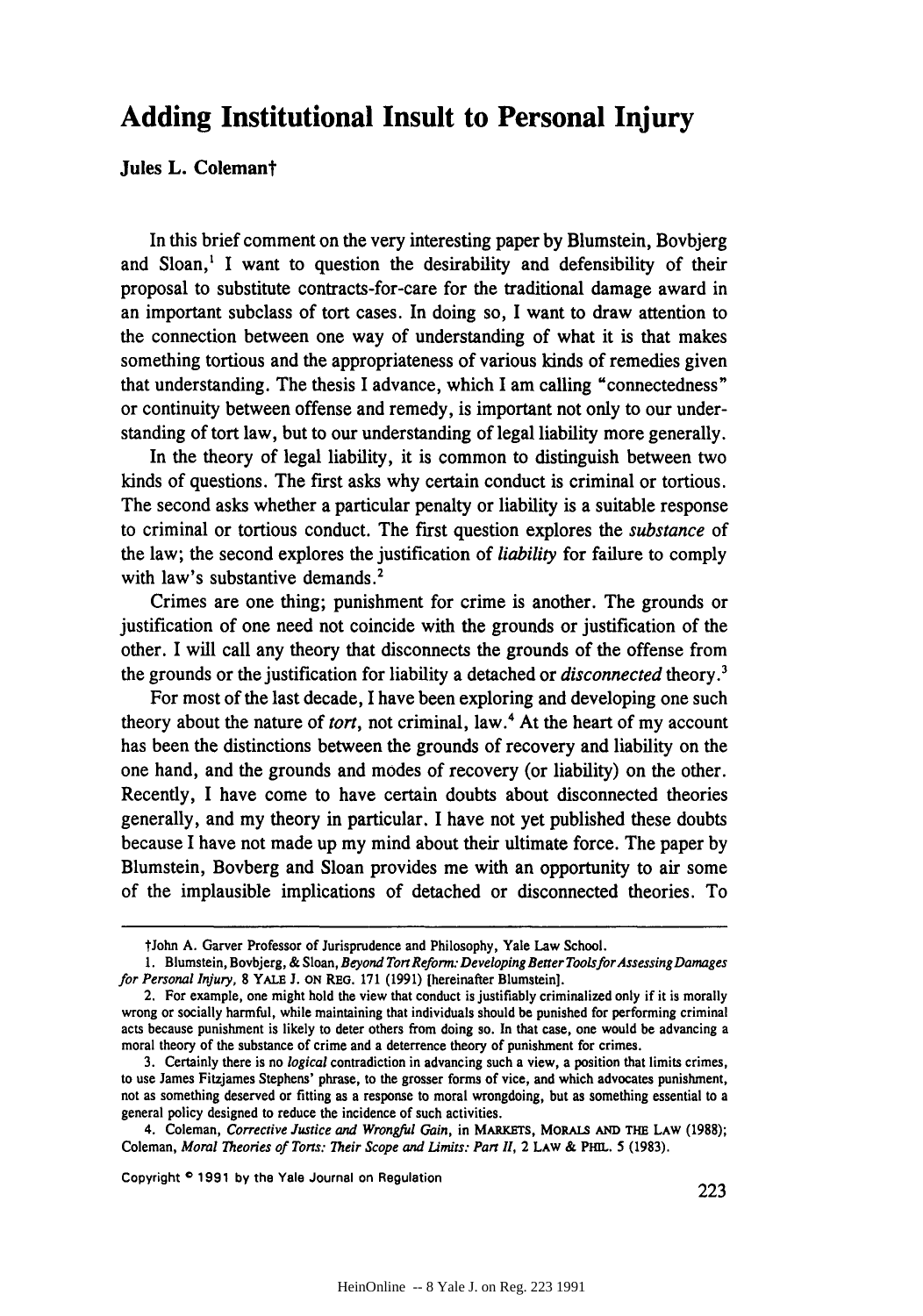explore the consequences of detached and connected theories, I need first to present an account of what a *connected* theory entails.' I want to illustrate by drawing upon examples from criminal law theory.

### I. The Continuity Between Crime and Punishment

If one accepts a, loosely speaking, Kantian conception of the person as a rational, autonomous agent,<sup>6</sup> then one would be committed to the view that the law must respect both the autonomy and rationality of agents; it must respect agents as ends in themselves and not merely as instruments of the will of another or of the collective as a whole.

Legal rules are norms; they are action-guiding. Legal rules guide by providing reasons for acting. Thus, the substantive demands of the law are essential elements in the structure of an agent's practical reasoning. The Kantian conception of the person characterizes a particular account of the nature of practical reasoning in the sense that it constrains the kinds of reasons that the law can provide.

Conjoining these two thoughts, that the law is a set of norms that seek to provide authoritative reasons for acting and that the persons whose actions are to be guided by law must be treated as ends-in-themselves, yields the conclusion that the sorts of reasons law provides cannot be *manipulative.* If I put a gun to your head and demand your money, I provide you with a reason for giving me your money, but the reason I provide does not appeal to your autonomous will. Rather, I seek to compel your compliance by force or threat. Rather than respecting your autonomy, this sort of reason is designed to manipulate you, to force you to act as an instrument of my will, not yours. Reasons that are manipulative fail to treat individuals as ends in themselves. If the law is to provide reasons for action consistent with the Kantian conception of the person, it must do so in ways that respect the individual's rational, autonomous will.

Law's reasons must be internal to the norm itself. Take the prohibition against murder. Normally, in a statute, the prohibition against murder is followed by a series of punishments for murdering under various conditions. In the Kantian view we are articulating, none of these punishments provides a reason for not murdering. Whatever it is that makes murdering wrong and incapable of constituting a universal norm of conduct provides the reason for individuals complying with the law's demands. This reason appeals to each

<sup>5.</sup> My distinction between connected and disconnected theories may remind the reader of Dworkin's distinction between detached and dependent conceptions, which he exploits in his discussion of democracy. *Cf.* Dworkin, *Political Equality,* 22 U.S.F. L. REV. 89 (1987).

<sup>6.</sup> Now it is no doubt true that economists also think of individuals as being rational, but their notion of rationality as utility maximization has little to do with the Kantian conception.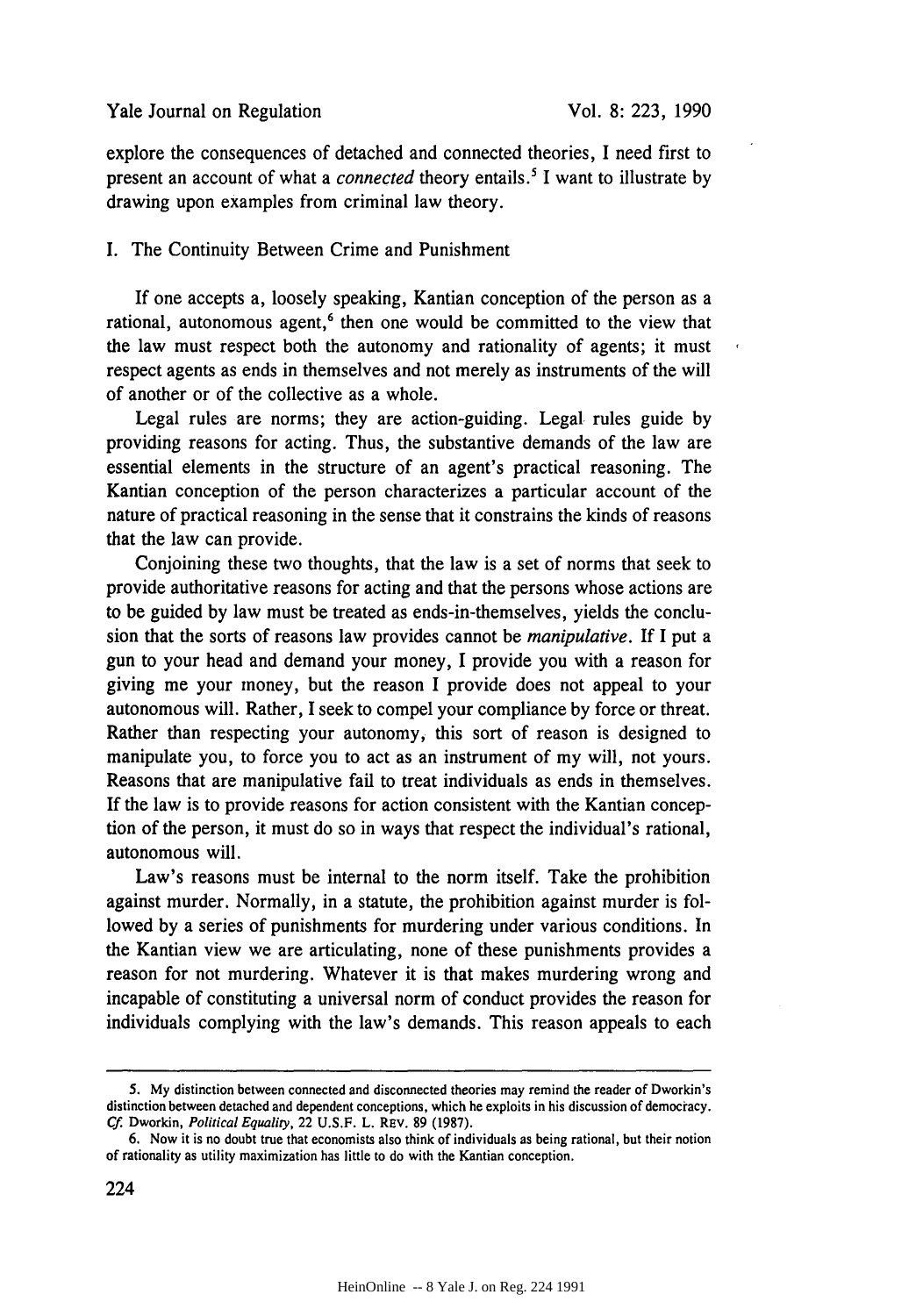agent's rational, autonomous will in a way that the punishment which does no more than threaten sanction for non-compliance does not. As we noted, these reasons manipulate and do not, therefore, appeal to the agent's will. Another way to see this is to realize that the same sanctions could be applied to very different substantive prohibitions. The sanction would provide the same reason for acting whatever the substance of the law with which rational autonomous agents would comply. In all cases, the reason the threat of punishment provides is a manipulative one unconnected to the underlying reasons for doing what the law demands. Indeed, in at least some cases, there may be no underlying reason for doing what a specific law demands.

Even though the threat of punishment can never be a reason to act according to the law's demands, punishment itself can be an appropriate response to noncompliance. It can be appropriate, however, only if it too treats individual criminals as rational, autonomous agents. Criminals are wrongdoers; they are often dangerous. They are persons nevertheless. Thus, if punishment is to be understood as an institution that respects the agent's personhood, it must treat the individual as a rational autonomous agent, rather than as an object of manipulation. Punishment aimed at general deterrence, that is, at reducing the level of crime throughout the community as a whole, treats the individual as a means to some collective end. The same can be said of punishment aimed at *treating* the criminal as if she were, for example, sick and in need of a kind of medical attention. However desirable the goal of reducing the incidence of crime in the community may be, it cannot make punishment justifiable. The reason it cannot, of course, is that it treats the crime as an opportunity for engaging in crime reducing policies, and the criminal as an instrument of them. The same line of argument applies to punishment when viewed as a form of treatment.

In order for an act to count as punishment, it must be directed at the agent for what she did; it has to respect her agency with respect to the offence. It must be *backward-looking* at least in this sense. Moreover, since what the agent did was wrong, punishment, directed at her, must *communicate to her* the judgment that what she did was wrong. Punishment is both *cognitive* and *communicative* in this sense. Moreover, at least part of the purpose of punishment is to provide the criminal with the opportunity to come to recognize that what she did was wrong and to accept the judgment of the community. Rather than treating the criminal as someone who provides the state with an opportunity, through her incarceration, to reduce the level of crime in the community, this account of punishment treats the

criminal as a person capable of acting on the basis of reasons that respect her rational, autonomous will.<sup>7</sup>

<sup>7.</sup> Morris, *Persons and Punishment,* 52 THE MONIST 475 (1986).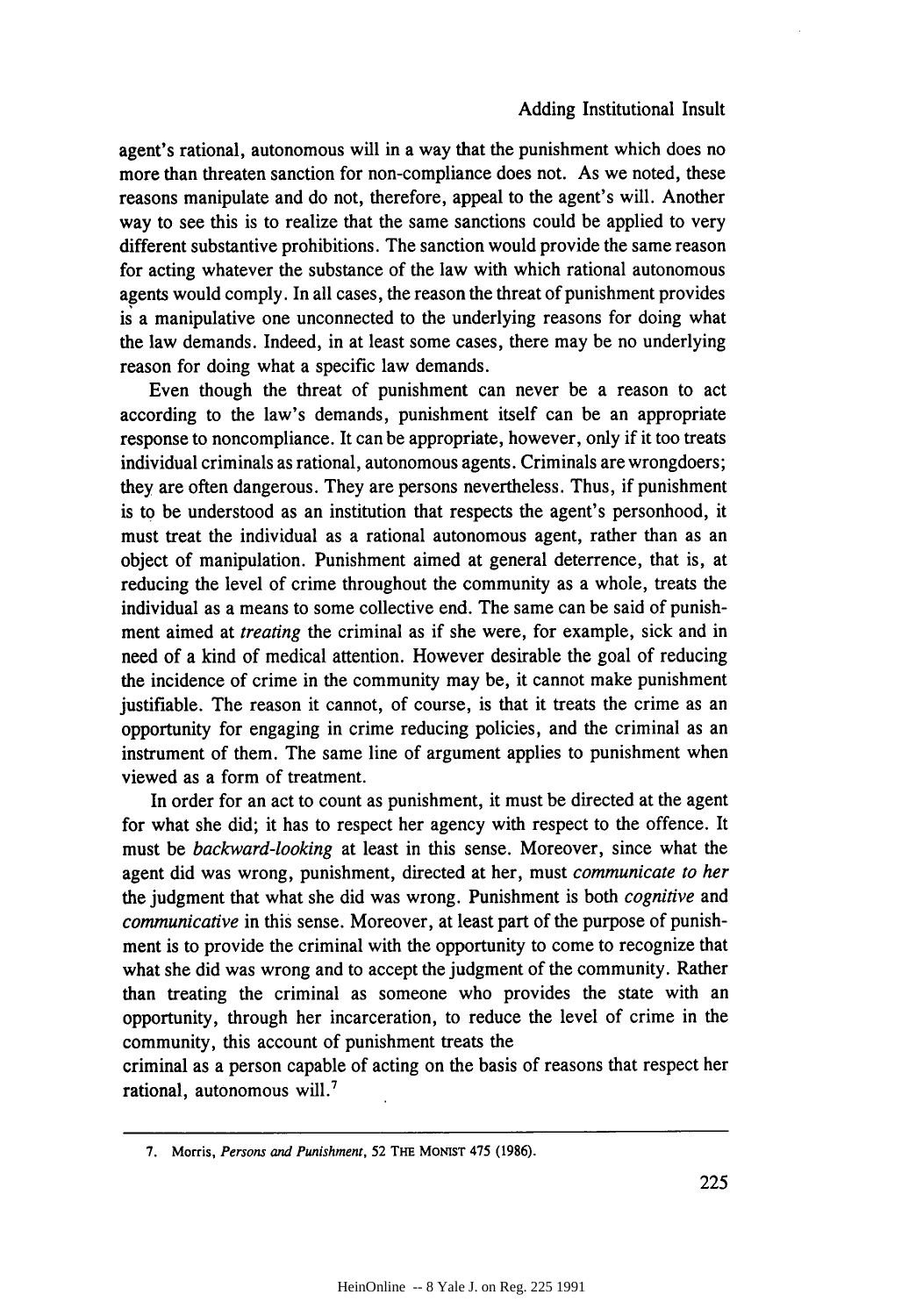The Kantian conception of the person not only constrains the possible understandings of punishment, but those of the nature of crimes as well.<sup>8</sup> This is one way in which the two can be said to be continuous with one another. One does not have to be a Kantian to make sense of this internal coherence requirement. Consider Jean Hampton's view that a criminal wrong is essentially a communication by the perpetrator of a judgment that the victim is less worthy of respect than she, the perpetrator is.<sup>9</sup> In other words, the perpetrator feels it is appropriate to use the victim as a means to her ends or personal fulfillment and this can only make sense if the wrongdoer holds the view that the victim has no right not to be used in that way; and the victim then would, in effect, count for less than would the wrongdoer. The former would be an instrument; the latter a willful agent. Punishment, then, is just the public practice of rejecting the validity of that implicit judgment made by the injurer. Punishment is the denial of the judgment made implicitly or explicitly in criminality. 10

In Hampton's view, the continuity between crime and punishment does not follow from some underlying normative theory of the person or from a precommittment to a liberal theory of legal liability, as it does in Duff's. Instead it follows from a *conceptual analysis* or account of the essence of criminality. Criminality is propositional; criminal conduct expresses a judgment. To be continuous with criminality, punishment itself must also express a judgment, in this case a meta-judgment: to wit, the judgment that the judgment of the defendant is wrong. Here we have a case of continuity that seeks to make sense of our practice by seeing it as coherent in this sense. However, the coherence does not derive from a more general normative theory of the person.

There are at least two different kinds of connected theories: those fueled by normative considerations in which the underlying justification of the law's substance suggests a constraint on the way we must think about responses to its demands; and others fueled by a theory of explanation in which to understand our practices, say, of crime and punishment, is to see them as connected

**<sup>8.</sup> A.** DUFF, TRIALs **AND PUNISHMENTS** (1986).

*<sup>9.</sup> See* J. **MURPHY** & J. HAMPTON, FORGIVENESS **AND** MERCY (1988).

**<sup>10.</sup>** Whether theories of the sort advanced by Duff that rely upon Kantian conceptions of the person or those advanced by Hampton that do not rely on Kant, but do rely on the communicative or cognitive dimension of criminality, are correct will not detain us here. I introduce them not to defend them, but only to employ them as illustrations of what I have in mind by refering to a theory as connected in the relevant sense. Continuity is a kind of internal coherence or consistency. It is a normative, and not a strictly speaking logical relationship. In Duff's case, the consistency grows out of the Kantian constraint on any liberal theory of crime and punishment. The law applies to persons. We need a conception of persons. One such conception is Kantian. Understanding the Kantian conception of the person affects both how criminal standards function in the agent's structure of practical reasoning and how punishments must also operate. The view we ultimately have of both is continuous or connected, and that connection derives not from any internal logic, but from our acceptance of a particular conception of the person. That conception in turn needs to be defended normatively as essential in some way to liberalism. Whether it can be will not detain us further. Internal consistency or continuity has no pull on us, other than its connection to a more fundamental normative conception.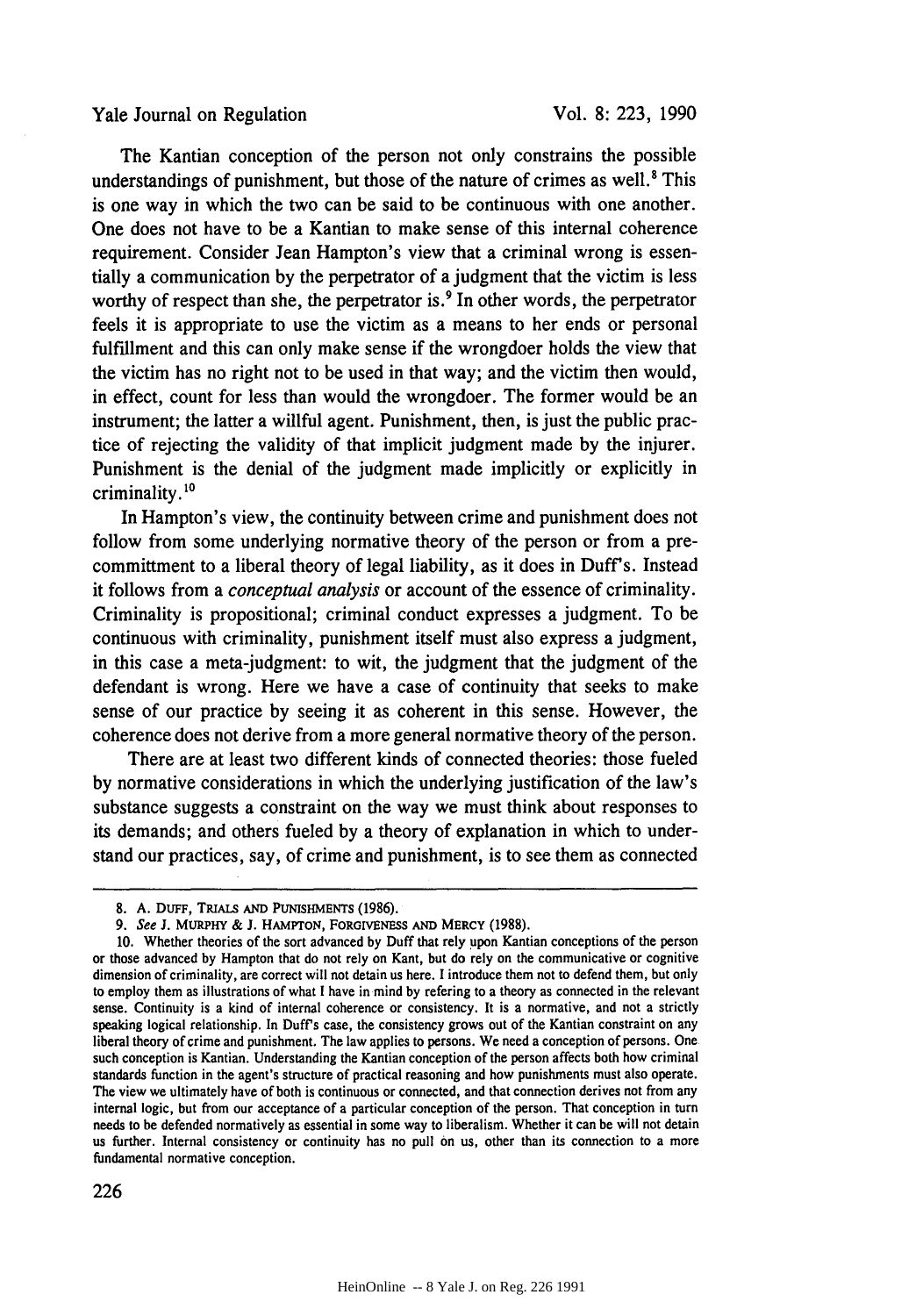internally. Duff's Kantian account of crime and punishment is an example of the first sort; Hampton's account of the two is an example of the second sort. In the realm of tort law, Ernie Weinrib's views are examples of the second sort of connectedness.<sup>11</sup> Connected theories of this sort emphasize "unity" as a condition of understanding and explanation, not as an implication of a justificatory strategy.

I now want to outline a connected theory of tort law of the first sort, one in which the underlying justification or understanding of tortiousness gives rise to an account of the point of the damage remedy. I will then employ this account to ground the objection to the proposals of Blumstein *et al.* that what they are suggesting does little more than add an element of institutional insult to personal injury.

## II. Continuity, Liability, and Recovery

 $\sqrt{2}$ 

How should we think about torts? Why is some conduct deemed tortious and other not? How should we think about the damage remedy? Economic analysis provides one theoretical model for thinking about these problems, a model in which the nature of the offense is viewed as continuous with the nature of the remedy for it. In the economic account, torts are essentially unjustifiable or impermissible reductions in wealth or utility. Typically, an injurer takes from a victim and in doing so reduces that person's welfare. Damages are designed to compensate for loss in this sense and, thereby, to render the victim whole as best as is feasible. The principle of efficiency upon which economic analysis is based can be analyzed in terms of welfare, wealth or utility. Torts are wrongs to be understood in terms of individual welfare, utility or wealth. For similar reasons, remedies for torts can be analyzed in terms of the ways they try to compensate for or offset these wealth reductions. If torts are a category of (forced) wealth transfers, compensation and liability in torts are also forms of compelled wealth transfers designed to reestablish, as far as possible, the *status quo ante.*

Economic analysis provides a connected or continuous conception of torts. Nevertheless, a good deal more would have to be said on its behalf before we could consider it an entirely defensible conception of the law. Not every action that leads to a dimunition in another's welfare constitutes a tort. Therefore, it cannot be the case that the essence of those offences that are torts is the fact that one person's conduct decreases the welfare of another. Nor can it be the case that a tort is always an inefficient dimunition in wealth, since for at least some strict liability torts the taking is efficient whether or not compensation

<sup>11.</sup> Weinrib, *Right and Advantage in Private Law,* 10 CARDOZO L. REV. 1283 (1989); Weinrib, *Understanding Tort Law,* 23 VAL. U.L. REV. 485 (1989); Weinrib, *Legal Formalism: on the Immanent Rationality of Law,* **97** YALE **L.J.** 949 (1988).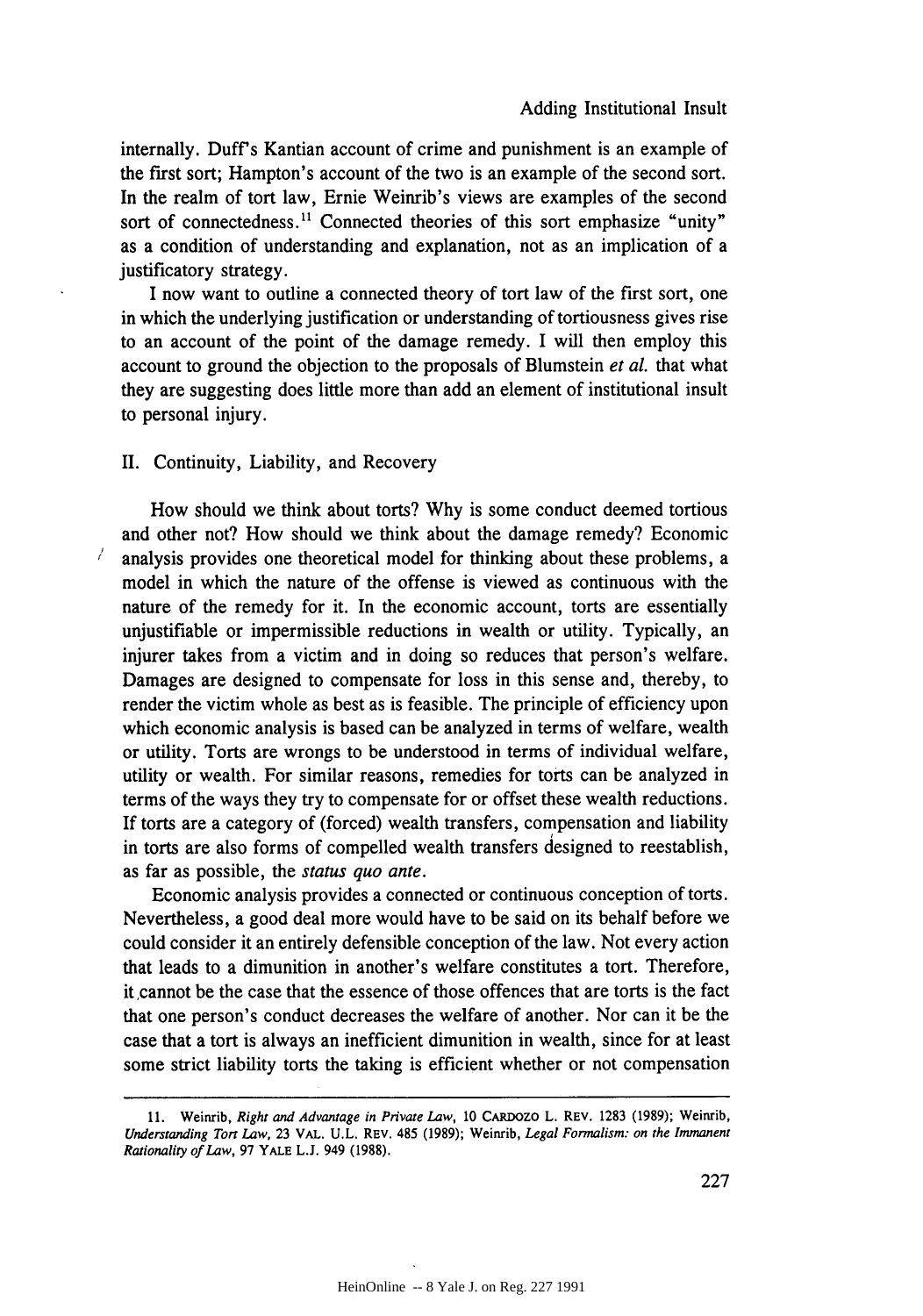is-paid. Indeed, in some sense, tort liability is imposed to insure efficient forced transfers when transaction costs prohibit *ex ante* voluntary exchanges.

This is not the place for a full scale treatment of the economic analysis of torts. I mention the economic model, primarily because it is within that framework that the reforms the authors suggest make most sense. Tort law should seek to make the victim who has suffered an unjustified loss whole. The loss is analyzed in terms of individual utility, wealth or welfare. Any remedy must itself focus on replacing the loss in utility, wealth or welfare. The remedy fits the nature of the offense. The authors argue, however, that it should do so in ways that are compatible with the general constraints of justice and efficiency. The current practice of having juries determine damage awards without the benefit of sufficient guidance has led to widely divergent awards that cannot be squared with 'any plausible conception of efficiency or fairness, either between particular victims and injurers, or between victims as a class and injurers as a class.

Thus, the present system fails to satisfy the demands either of justice or efficiency. Reform is in order. The authors' proposal to. institute a damage schedule as a way of satisfying the demands of justice (by imposing similar awards for similar injuries) and efficiency (by encouraging settlement and reducing uncertainty generally) is plausible and long overdue.<sup>12</sup>

However, I have doubts about their second proposal. I want to develop my concerns in the context of the general discussion about continuity between the nature of the offence and the nature of liability and recovery. The authors focus on a special category of serious injuries. Those victims who sustain these injuries are likely to require substantial care in the form of medical, social, educational and other support over an extended period- of time, in some cases over the rest of their lives. Under current practice, once a finding for- the victim has been made, the jury awards damages to the plaintiff based on its assessment of the present value of the relative costs of such services. Normally these payments are lump sum transfers, but they can come in the form of periodic awards.

This current system has several shortcomings. The first is that the damages awarded may not accurately reflect the costs of the services the victim needs and deserves. In reaching its assessment of the damages owed to the victim, the jury relies primarily on cost assessments made **by,** expert witnesses from both sides. There is no reason to think that these assessments are accurate or that the jury is in a good position to develop a more accurate evaluation On its own. Neither the plaintiff nor the defendant has sufficient incentives to produce fully accurate assessments of the relevant costs. Secondly, lump sum payments

12. But see Schuck, *Scheduled Damages and Insurance Contracts for Future Services: A Comment on* Blumstein, Bovbjerg, *and* Sloan, **8** YALE **J. ON** REG. 213 (1991) (problems of implementation).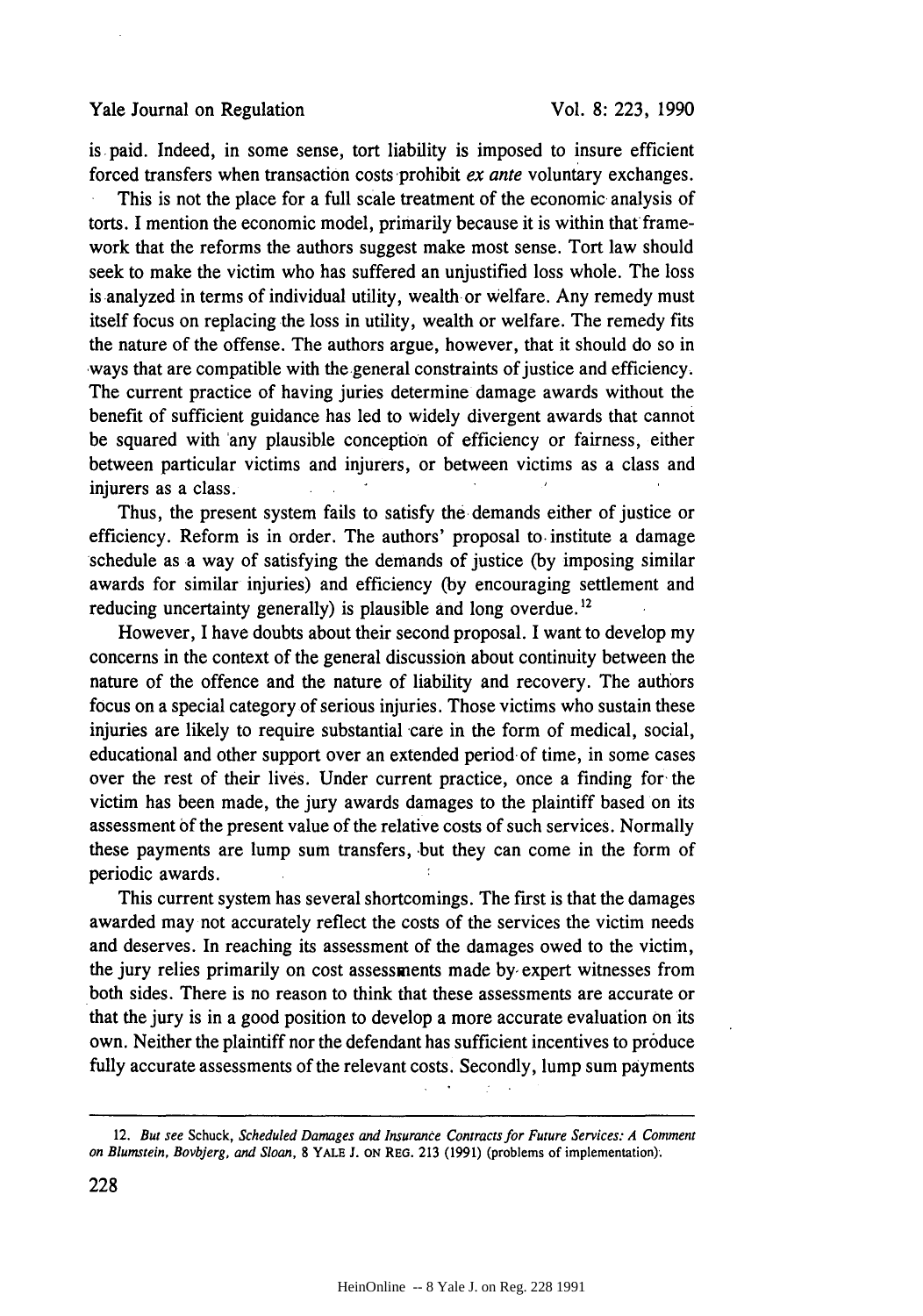can be poorly managed by victims or by their agents. In either case, the victim runs the risk of not being able to provide the required services over the period of her lifetime. Moreover, she may well possess some *ex ante* incentive to adopt riskier strategies with respect to her resources as long as she believes that society as a whole will provide at least some benefits should she fall below the safety net by squandering her damage award.

As an alternative to the present system, Blumstein, *et al.* suggest a different form of damage award. They propose defining the damage award in terms of a package of services that would provide for the victim's needs over the relevant time horizon. The defendant's obligation would be to provide for this package of services. Presumably contracts for such services would be available in the market, though they would differ in some details. The plaintiff may prefer contracts with certain properties, perhaps those that provide more options, greater flexibility, and more extensive care. The defendant may be inclined to offer packages that involve more conservative treatment strategies. Thus, the plaintiff's and the defendant's attorneys would have an incentive to bring forth different contracts that provide for substantially the same services. The parties would reach an agreement on the contracts package or their disagreement would go to arbitration. Eventually some contractual arrangement for care would emerge. It is to the provision of that package that the victim is entitled and the defendant obligated.

There are some technical difficulties with this proposal. Two are obvious. The first is that insurers might not underwrite such packages.<sup>13</sup> The second is that the overall costs, administrative and other, might not be less under the reform than they are under the current system. But these technical matters are not central to my objections. I want to explore instead the inappropriateness of their approach given an alternative conception of the nature of the tort offence.

Under the authors' proposal, if I commit a tort against you, then the duty my conduct creates is the duty of being a kind of caretaker or provider of care for you. In other words, if I injure you seriously, I owe you the duty of arranging for your care by contracting for certain services. And what of you? How has your normative status changed in virtue of my having wronged or seriously injured you? Under the reform the authors suggest the answer is that you must be taken care of in ways specified by the package of service contracts. Of course, you have some input in the choice of packages, but your general position is not of your own choosing. What you want now to make of your life is in many ways out of your control. The tort changes the nature of our normative relationship, both to one another and to our respective resources. Prior to the injury, you are presumed to be autonomous with respect

**<sup>13.</sup>** Schuck makes and develops the same point. *Id.*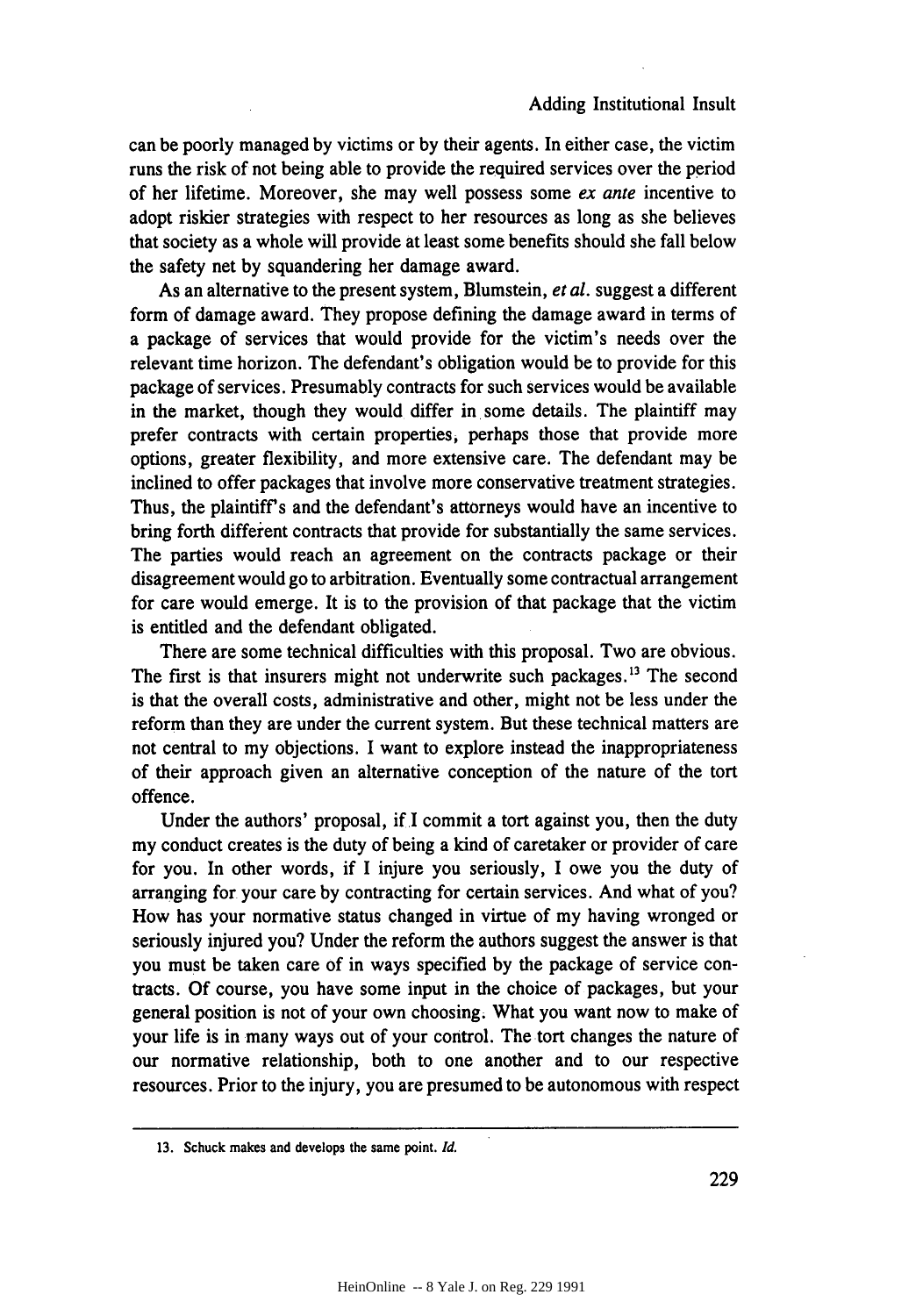to your resources in a sense that I will specify in a moment. However, once injured, you must be cared for. What of me? Prior to injuring you, I have the duty of showing reasonable care. After it, I do not have the duty of making good the losses I have created by not satisfying that prior duty. Instead, I become a caretaker of sorts.

Let me frame the problem in terms of the discussion of continuity. Torts may be thought of as economists do, primarily as invasions of interests that diminish an individual's welfare or utility, but we are not compelled to think of them in that way. Indeed, I think it would be a mistake if we viewed all torts in that way. At least in part, torts are offences that wrest away an individual's autonomy or control over her person or property. That is the point of sometimes thinking of them as private takings. They are not just dimunitions in value or welfare; they are dimunitions without consent or approval. Torts are offences against an individual's integrity; they are not simply non-market exchanges or wealth transfers that may or may not be efficient. Now, if part of the point of referring to such conduct as tortious is that it involves this sort of offence to autonomy and integrity, then the "penalty" suitable for the offence, if it is to be continuous with the nature of the offence, ought to bear some relationship to it. That is, liability and recovery should be designed or understood to be designed to reaffirm the victim's autonomy and integrity, not simply to provide for her welfare or utility. The authors' proposal does precisely opposite of that. Rather than reaffirming the victim's autonomy, it adds institutional insult to personal injury by compelling the victim to accept a set of contracts for care.

Damages should be designed to make the victim as whole as is feasible. But how the victim decides to make herself whole, how she determines her life is best spent, how the resources put at her disposal are to be distributed in the light of her projects, plans and ambitions, are no less her decisions to make now than they were prior to victimization. That is the essence of the claim that within liberal theory agents are autonomous. They form projects and plans, entertain a variety of possible ways of life, determine the resources they need, and seek to match the resources to their chosen endeavors. It would be a tragedy if, in addition to altering the course of a person's life forever, the wrong of an injurer's conduct would also have the effect of altering the normative status of the victim with respect to her autonomy. Prior to the injury, we think of the victim as someone who is free to put the resources at her disposal to those uses she thinks will contribute to her conception of the life she wants to live, the life that is best for her, as judged by her. That relationship of individual to resources characterizes our understanding of personal autonomy within the liberal tradition. It is, moreover, in this sense that the principle of corrective justice that, in my view, is expressed in our current tort practices is connected to the principle of distributive justice, and may be thought of as